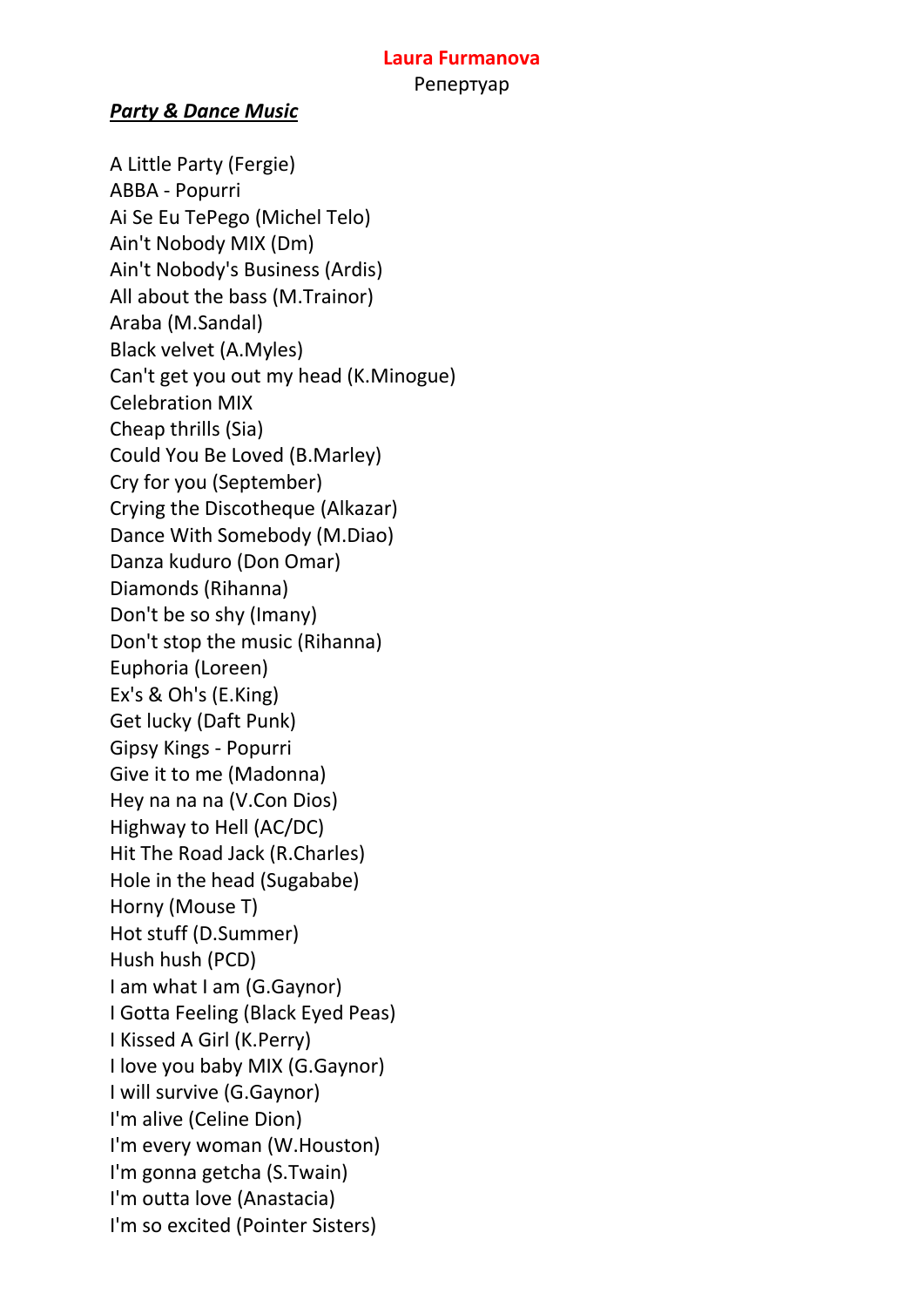In your eyes (K.Minogue) Into you (A.Grande) Kiss Kiss (H.Valance) La bamba (Latin) Ladies night (Atomic Kitten) Lady Marmalade (C.Aguilera) Let's dance (D.Morgan) Let's get loud (J Lo) Let's have a Party (W.Jackson) Lets Twist again (C.Checker) Long train running (Doobie Brothers) Lush Life (Z.Larsson) Ma Cherie (DJ Antonie) Mambo Italiano (B.Midler) Man! I feel like a woman (S.Twain) Mercy (Duffy) Move In the right Direction (Gossip) Moves Like Jagger (Maroon5) Moving On Up (M People) Mr.Saxobeat (A.Stan) Murder on The Dancefloor (S.E.Bextor) Musica MIX - Fly Project My number one (H.Paparizu) No stress (L.Wolf) One Love (Estelle) One Night only (J.Hudson) Opa Opa (D.Vandi) PaPa Americano (Yolanda Be Cool) Poker face (Lady Gaga) Price Tag (Jessie J) Raining men (Weather Girls) Real Love (J.Glynne) Release me, release my body (Agnes) Relight My Fire (D.Hartman) Rihanna-MEDLEY Rolling in the deep (Adele) See you later alligator (B.Haley) Set Fire To The Rain (Adele) MIX She works hard (D.Summer) Shine On (R.I.O) Side to seid (A.Grande) Simply the best (T.Turner) Sing It Back (Moloko) Sway (PCD) Sweet dreams (Eurythmics)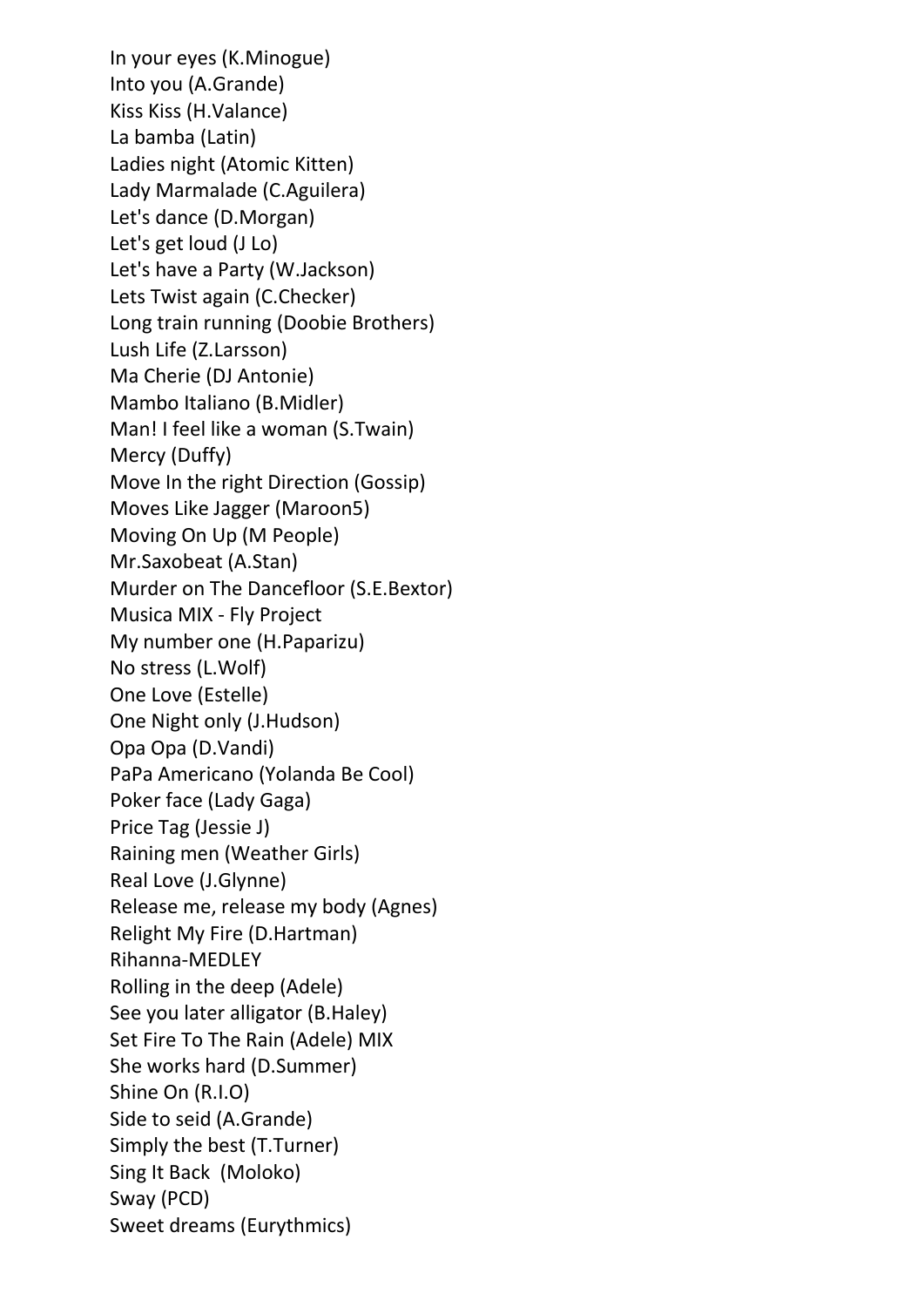That don't impress me much (S.Twain) Think (A.Franklin) Top Latin - Popurri Tu Ma Promi (Ingrid) Upside downMIX(D.Ross) Valerie (A.Winehause) Veo Veo (Hot Banditos) Waka waka (Shakira) WE Are Family (Sister Sledge) When love takes over (K.Rowland) Whenever, wherever (Shakira) Wild dance (Ruslana)

### *Balladen / Dinner / Jazz / Lounge*

A Moment Like This (K.Clarkson) A Night Like This (Caro Emerald) Adagio (L.Fabian) Ain't Nobody (C.Khan) Ain't Nobody MIX (Dm) All by myself (C.Dion) All of me (jazz) Amadeo (M People) Amor (J.Iglesias DEU) Angels (R.Williams) Aqua de bebe (jazz) Autumn leaves (jazz) Ave Maria (Beyonce) Bacardi feeling (K.Yanai) Bay Mir Bist Du Sheyn (idysh) Beautiful (C.Aguilera) Bessame mucho (Esp) Blue Moon (jazz) Body & Soul (jazz) Cabaret (jazz) Cheek to cheek (jazz) Could You Be Loved (B.Marley) Diamonds (Rihanna) Don't get around much anymore (jazz) Don't Know Why (N.Jones) Don't make my brown eyes blue (C.Gayle) Dream a little dream (jazz) Fly Me to the Moon (jazz) Forever and always (S.Twain) Georgia (jazz)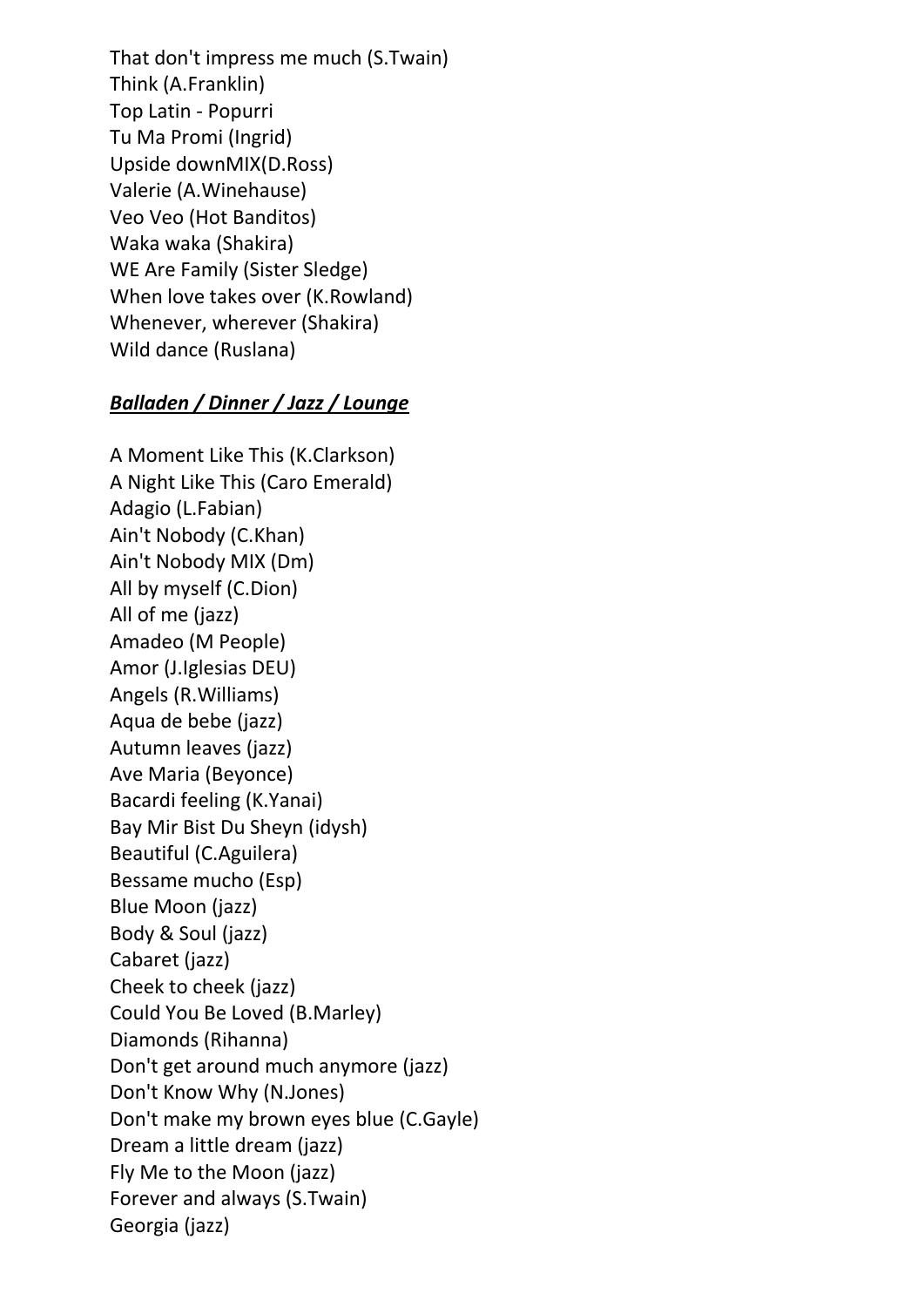Half a minute (jazz) Hallelujah (L.Cohen) Hallo Dolly (jazz) Hit The Road Jack (R.Charles) How Deep Is Your Love (Bee Gees) I believe I can fly (R.Kelly) I have a dream (ABBA) I will always love you (W.Houston) I wish (S.Wonder) I'm alive (Celine Dion) Ipanema (jazz) Isn't she lovely (S.Wonder) It's a Heartache (B.Tyler) Just a two of us (B.Withers) Killing me softly (R.Flack) Knocking on Heavens door (Gans'n'Roses) Let it be (Beatles) Listen (Beyonce) Lost On You (Fm) Love Me Like You Do(Ab) LOVE (Jazz) Lullaby of birdland (Jazz) Mackie Messer (Jazz) Mambo Italiano (B.Midler) Mas que nada (Jazz) Maskarad (Jazz) Monro - I wanna be loved by you (Jazz) Moon River (Jazz) My all (M.Carey) My Baby Just Cares For Me (Jazz) Need somebody (S.Ama) No One (A.Keys) Padam Padam (Bm) Pepito (Los Machucambos) Perhaps (PCD) Que Sera,Sera (D.Day) Rote Rosen regnen (DEU) Route 66 (Jazz) Saving all my love for you (instrumental) Set Fire To The Rain (Adele) Smooth operator (Sade) Someone like you (Adele) Something stupid (R.Williams/N.Kidman) Somewhere over the rainbow (evergreen) Still loving you (Scorpions)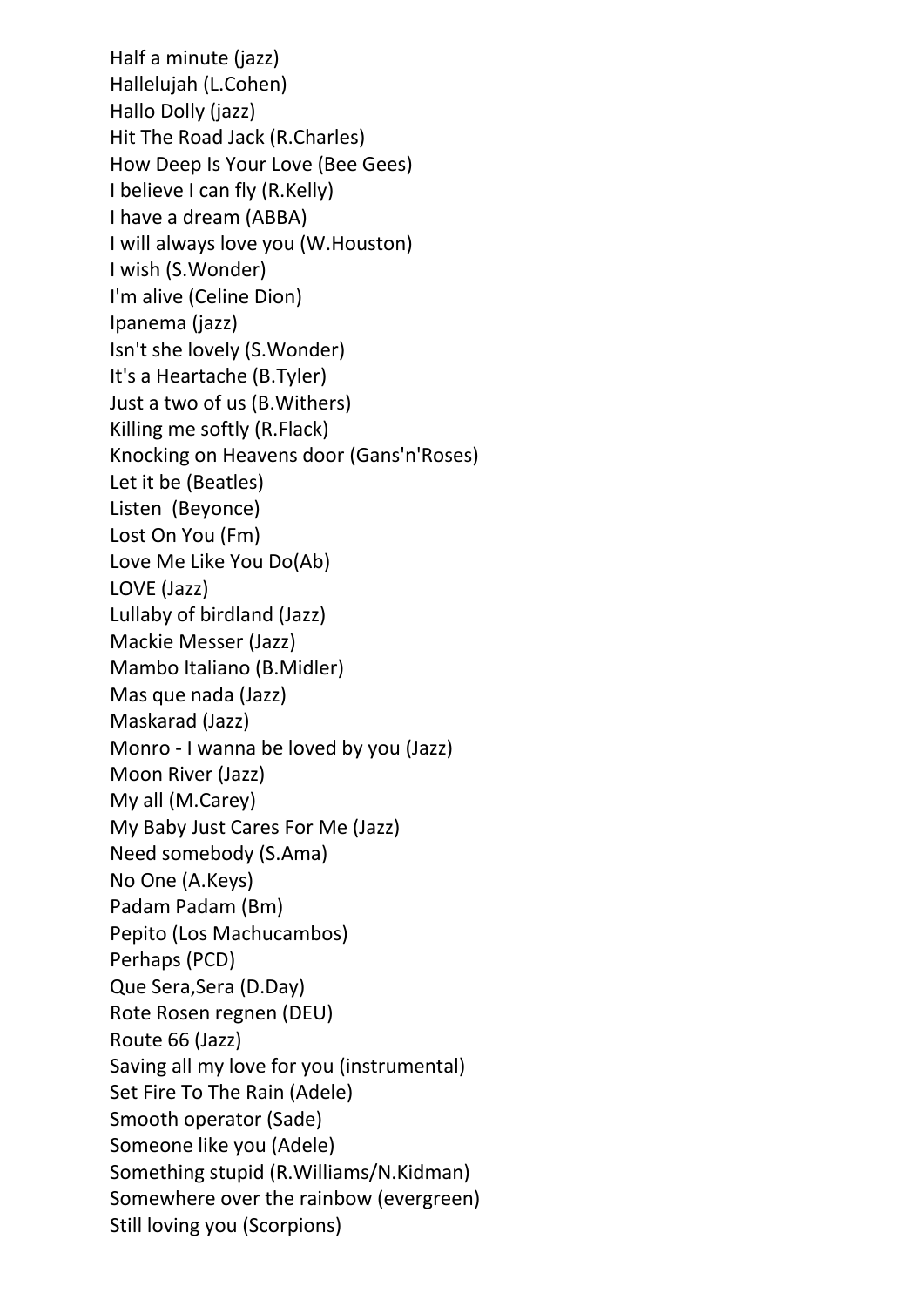Straighten up and fly right (Jazz) Street life (Joe Sample) Summertime (Jazz) Sunny (Lounge) Sunrise (N.Jones) Sway (PCD) The House Of The Rising Sun (H.Reinhart) The Shadow Of Your Smile (instrumental) Time to say goodbye (S.Brightman) Titanic (Celine Dion) Underneath your clothes (Shakira) Unfaithful (Rihanna) Unforgettable (Jazz) Vivo per lei (Duo) Voice within (C. Aguilera) We've Got Tonight (Duo) What's love (T.Turner) What's up (4 no blondies) Wind of change (Scorpions) Woman's worth (A.Keys) Wrecking Ball (M.Cyrus) You are the sunshine (S.Wonder) You're still the one (S.Twain)

#### *Retro Music*

ABBA - Popurri Acerej (Las Ketchup) Ain't Nobody (C.Khan) Ain't Nobody's Business (Ardis) Amor (J.Iglesias DEU) Bad Moon rising (CCR) Bahama-Mama (Boney M) Boney M - Popurri Bye bye Love Chilli Cha Cha (Latin) Conga (G.Estefan) Could You Be Loved (B.Marley) Country Roads (J.Denver) Cuba (Gibson Brothers) Daddy Cool - Mix (Boney M) Dragostea din tei (O-Zone) FelicitaMIX(C) Gimme, Gimme (ABBA) Gipsy Kings - Popurri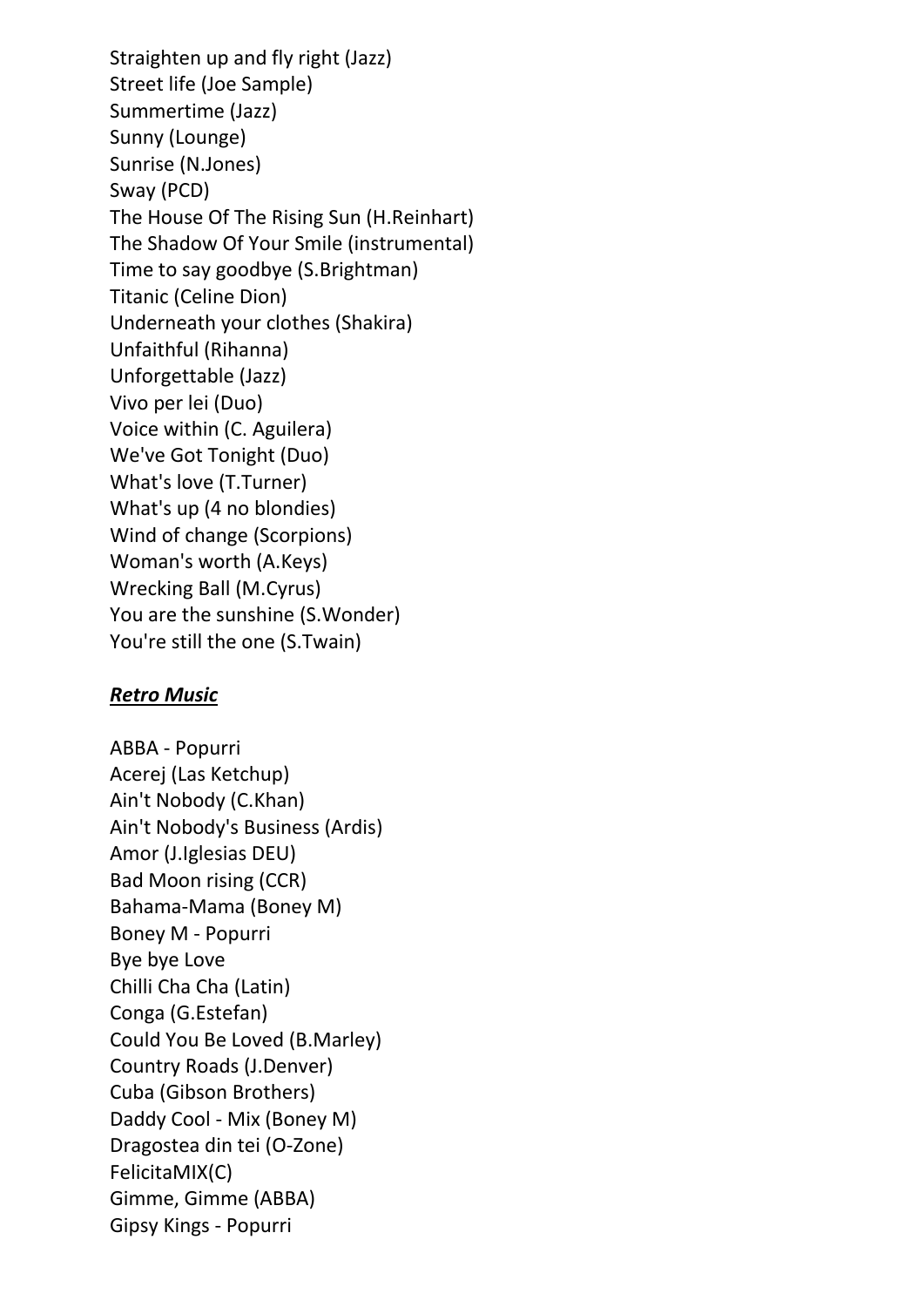Hands up (Ottawan) Happy New Year (ABBA) Have you ever seen the rain (CCR) Hot stuff (D.Summer) I am what I am (G.Gaynor) I have a dream (ABBA) La bamba (Latin) La isla bonita (Madonna) Let's have a Party (W.Jackson) Lets Twist again (C.Checker) Mama Maria (Ricchi e Poveri) Mama mia (ABBA) Money Money (ABBA) Moskau (Dschinghis Khan) No no never (Texas Lightning) No woman no cry (B.Marley) One way ticket (Eruption) Proud Mary (T.Turner) Raining men (Weather Girls) Rosegarden (L.Anderson) Rote Rosen regnen (DEU) Sara perche ti amo (Db) See you later alligator (B.Haley) Self control (L.Branigan) Sempre, sempre (Al Bano & Romina Power) She works hard for the money(D.Summer) Shoop shoop song (Cher) Show must go on (Queen) Sir Duke (S.Wonder) Strong enough (Cher) Sunny (mix) Super trouper (ABBA) Sweet dreams (Eurythmics) Sweet sweet smile (Carpenters) Thank you for the musik (ABBA) Those were the days (M.Hopkin) Top of the world (Carpenters) Venus (Shocking Blue) Voyage (Desireless) Waterloo (ABBA) What a feeling (Flashdance) Yellow River (Christie) You the one that I want (Duo) 80Party - Popurri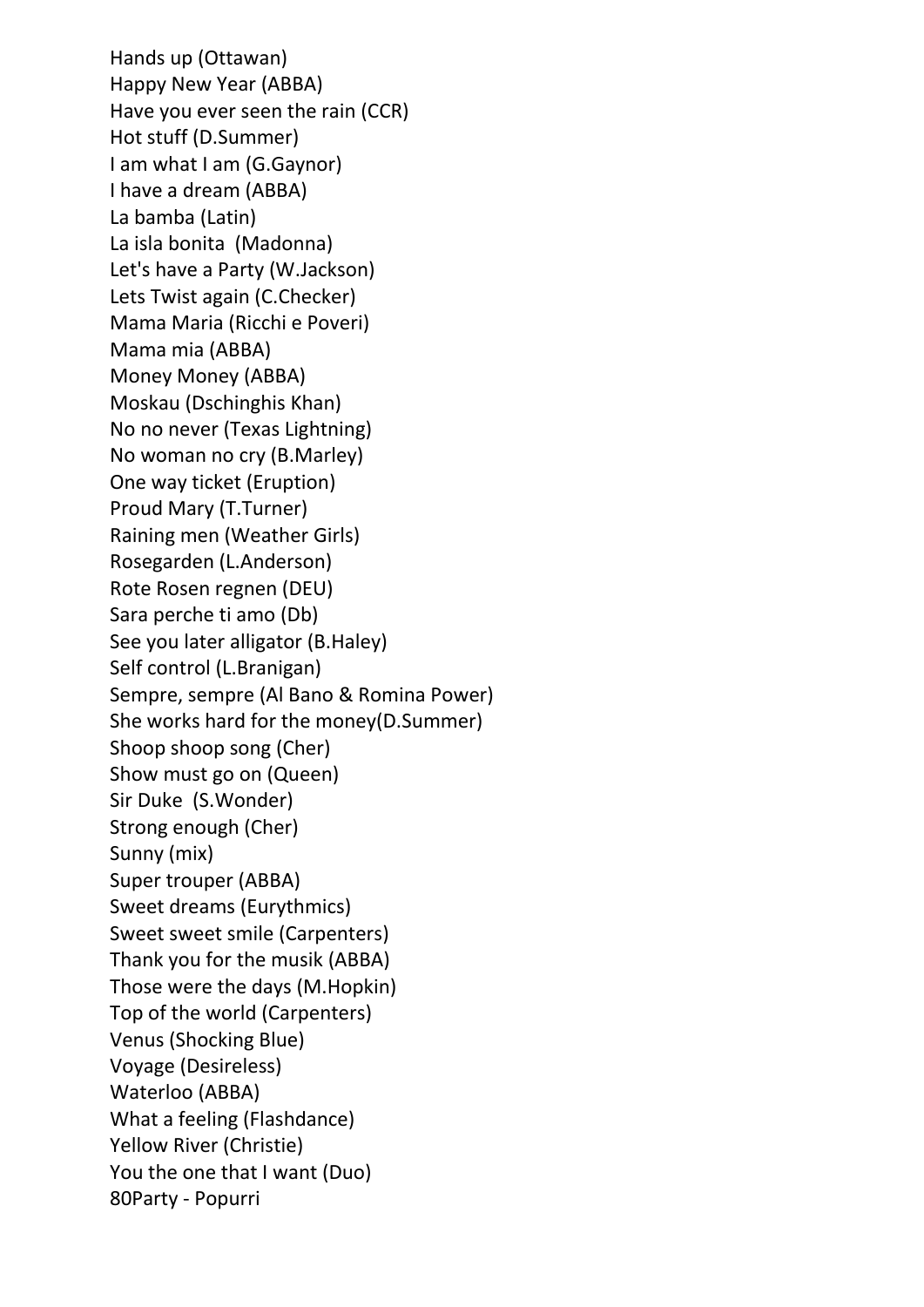### *Deutsch*

Alt wie ein Baum (DEU) Amor (J.Iglesias DEU) Amsterdam (Cora) Andrea Berg Mix (DEU) Atemlos ( H.Fischer) DEU Die Gefühle haben Schweigepflicht (DEU) Du hast mich 1000mal belogen (DEU) Du kannst noch nicht mal richtig lügen (DEU) Ein Schiff wird kommen (DEU) Ein Stern der deinen Namen trägt (DEU) Er gehört zu mir (DEU) Flieger (Helene Fischer) DEU Ganz Paris träumt von der Liebe (DEU) Heidi (DEU) Herzbeben (Helene Fischer) DEU Heute Abend (DEU) Hinter den Kulissen von Paris (DEU) Ich liebe das Leben (DEU) Jive Conny-Medley (DEU) Jugendliebe (DEU) Kopfweh (DEU) Liebeskummer (DEU) Mariane Rosenberg (DEU) - Popurri Mitten in Paradiese (DEU) Rote Rosen regnen (DEU) Schenk mir einen Stern (DEU) Schweigepflicht (DEU) Tennessee Waltz (DEU) Träume lügen nicht (DEU) Und Morgen Früh (DEU) Weiße Rosen aus Athen (DEU) 99 Luftballons (Nena) DEU

# *Italian*

Come Vorrei (Dm) FelicitaMIX(C) L'italiano (T.Cotugno) Mama Maria (Ricchi e Poveri) O Sole Mio(G) PaPa Americano (Yolanda Be Cool) Parole, Parole (Mina) Sara perche ti amo (Db)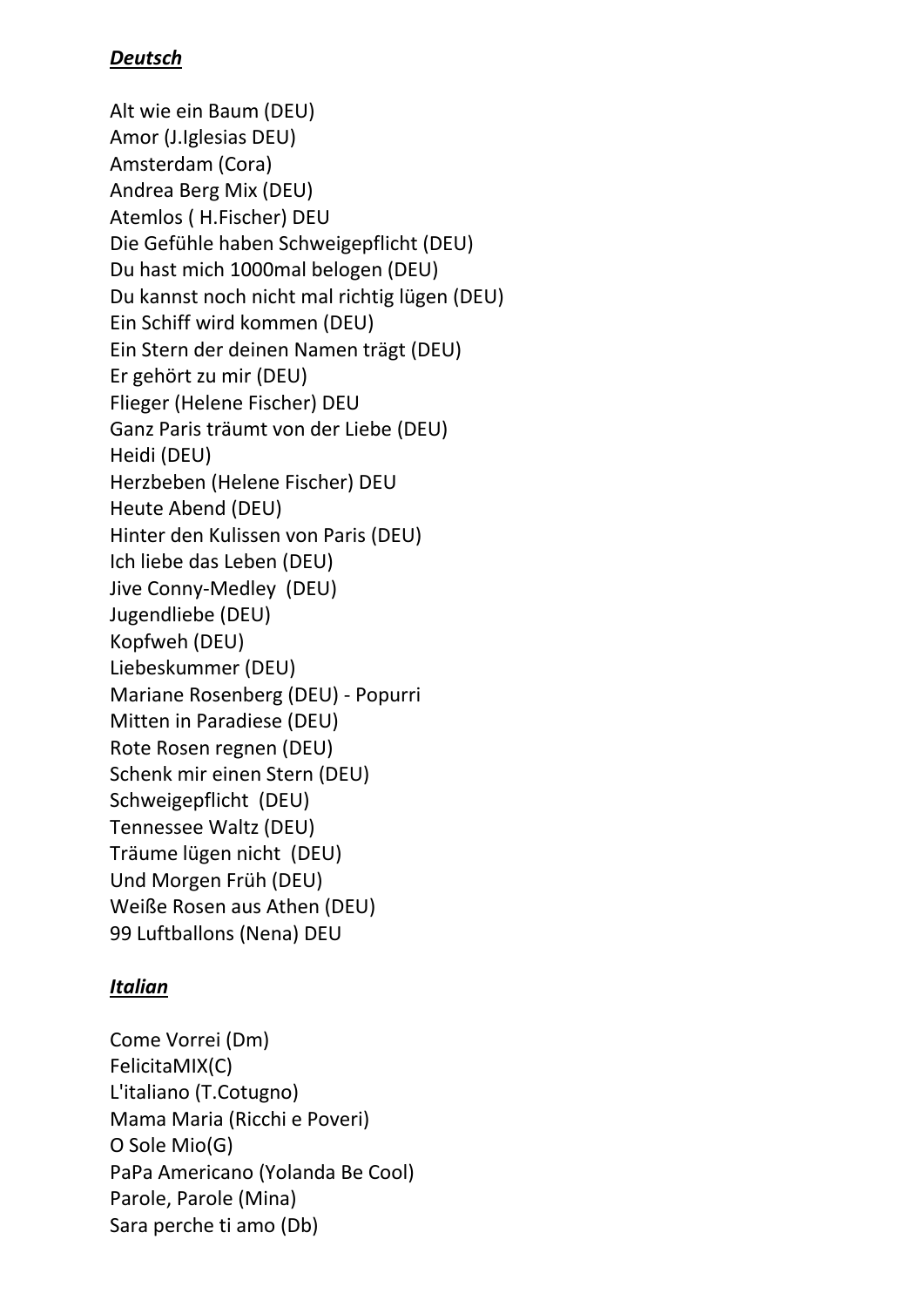Sempre, sempre (Al Bano & Romina Power) Vivo per lei (Duo)

# *Spain*

Bessame mucho (Esp) Gipsy Kings - Popurri La bamba (Esp) Musica MIX - Fly Project Pepito (Los Machucambos) Rona (Alabina/ Gipsy Kings) Veo Veo (Hot Banditos)

### *France*

Padam Padam (Bm) Tu Ma Promi (Ingrid) Voyage (Desireless)

### *Latin*

Acerej (Las Ketchup) Ai Se Eu TePego (Michel Telo) Aqua de bebe (jazz) Chilli Cha Cha (Latin) Danza kuduro (Don Omar) Mas que nada (Jazz)

# *Ivrit / Jiddysh*

Ahava Ktana (ivrit) Bahur nehmad (ivrit) Bay Mir Bist Du Sheyn (iddysh) Hava Nagila (ivrit) Hurshat Haekaliptus (ivrit) Kah et hakol (ivrit)

### *Instrumental*

An der schönen blauen Donau (instrumental) Cha Cha Medley (instrumental) Frühlingstimmen (instrumental) Hochzeit's Marsch (instrumental) Jamiroquai (instrumental) Just A Gigolo (instrumental)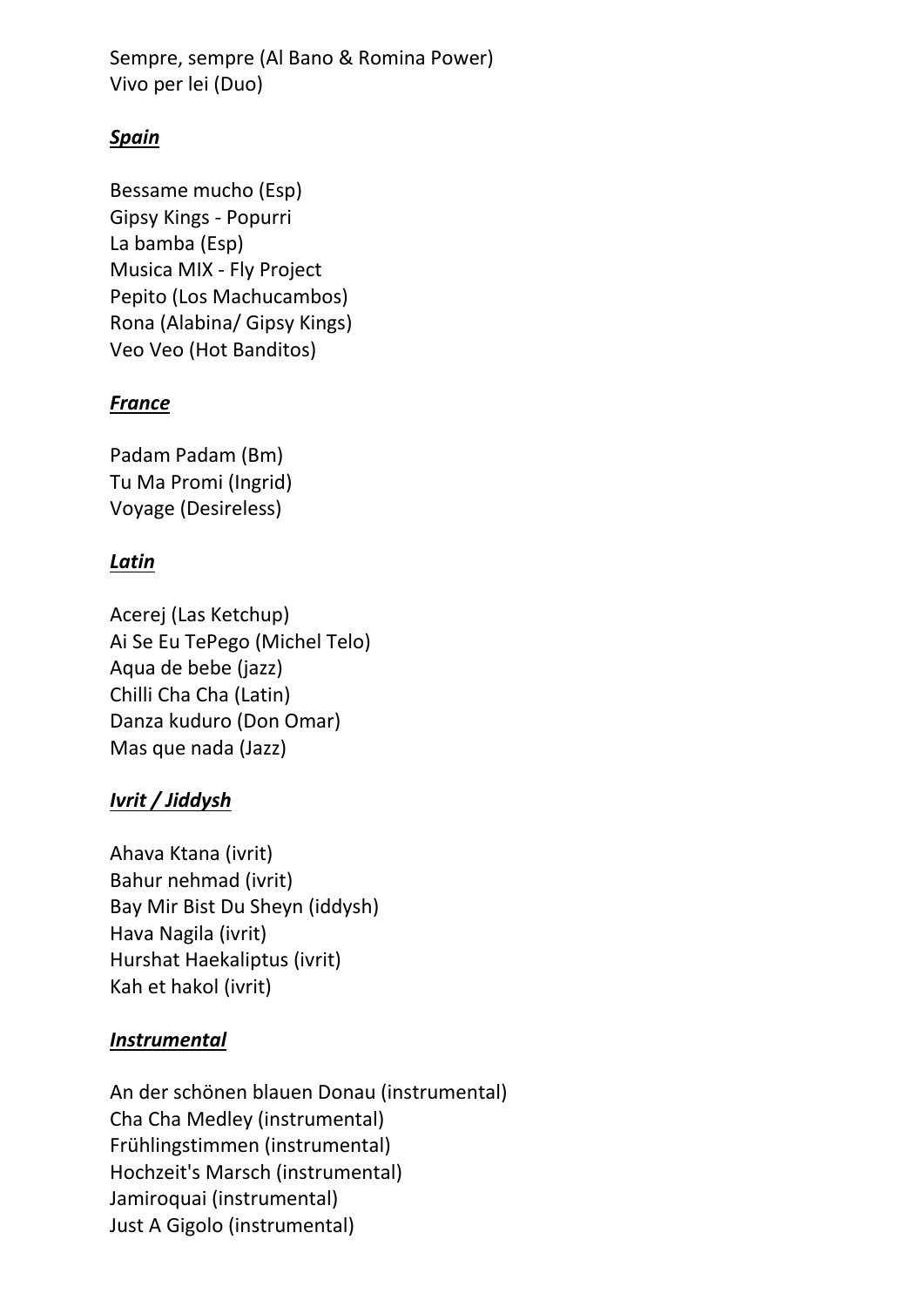Kaiserwalzer (instrumental) Mambo N5 (instrumental) Misty (instrumental) Saving all my love for you (instrumental) Sirtaki (instrumental) Shakatak-Andres Place (instrumental) Shakatak-Havana Express (instrumental) Shakatak-Invitation (instrumental) Swing&Mood Medley (instrumental) Take Five (instrumental) The Shadow Of Your Smile (instrumental) Vals Boston (instrumental)

#### *Хиты российской эстрады*

А я всё летала (Ж.Фриске) Абсент (Е.Ваенга) Ах, Одесса / 7:40 - Popurri Белые облака (Л.Успенская) Белый танец (С.Ротару) Буги-Вуги (Н.Королёва) В синем море, в белой пене (из м/ф) Восточные сказки (Блестящие) Все пути ангелов (Т.Дольникова) Гадалка (А.Пугачёва/Штар) Где же ты где (Блестящие) Где-то летом (Ж.Фриске) Гитара мается (Л.Успенская) Головоломка (Жасмин) Два сердца (Д.Гурцкая) Детка (В.Меладзе) Детство(А.Пугачёва/Сливки) Дождик (А.Варум) Доченька моя (А.Пугачёва) Желаю (Е.Ваенга) За 4 моря (Фабрика) Золотая рыбка (Е.Ваенга) Изучай меня по звёздам (Н.Ветлицкая) Индийское диско (Жасмин) Иногда (Сливки) К единнственному (Л.Успенская) Кабриолет (Л.Успенская) Какао (Унесённые ветром) Красивая любовь (Ассорти) Курю (Е.Ваенга)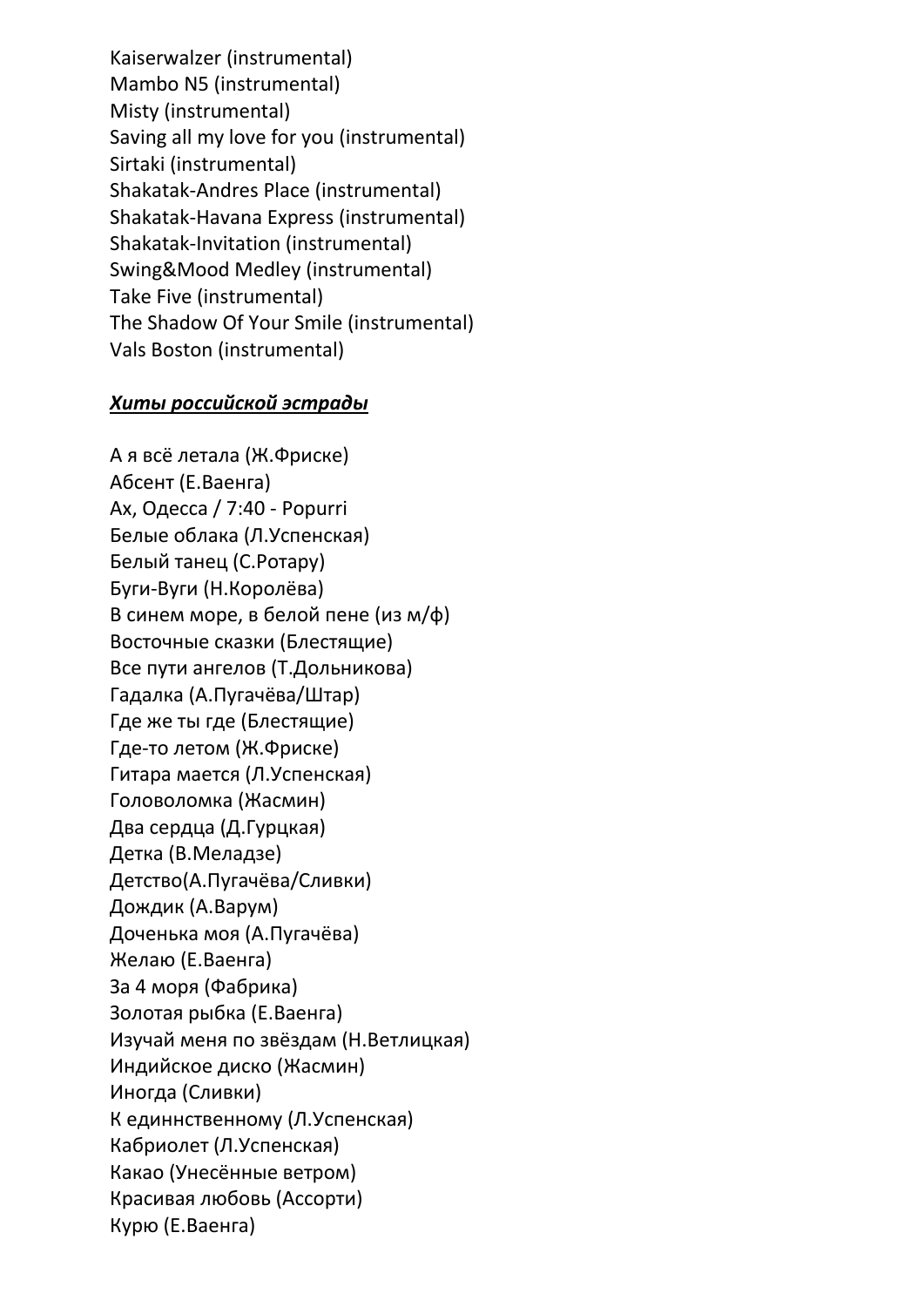Летели недели (Сливки) Лети моя девочка, лети (Л.Успенская) Лето (Чили) Лодочка (Л.Успенская/Штар) Любовь настала (Р.Рымбаева) Любовь спасёт мир (В.Брежнева) Любовь-река (А-Студио) Малолетка (А.Пугачёва) Мамины глаза (Т.Гвердцители) Монте-Карло (Lounge) Л.Успенская Море зовёт (Фабрика) На большом воздушном шаре (Ёлка) На Титанике (Лолита Милявская) Наверное (Сливки) Не верь мне больше (П.Гагарина) Не отрекаются любя (А.Пугачёва) Небо (Л.Успенская) Ночное рандеву MIX (К.Кельми) Ну почему (Земфира) О Боже, какой мужчина (Натали) Обручальное кольцо (Жасмин) Огонь-Вода (А-Студио) Около тебя (Ёлка) Остров (Машина Времени) От любви до любви (А.Касиев) Очаровашка (А.Варум) Папа, мама (А-Студио) Перемирие (ВИА Гра) Перепутала (Серебро) Подари мне розу аллую (Л.Успенская) Половинки (Н.Ветлицкая) Про любовь (Фабрика) Прованс (Ёлка) Расскажи (Р.Рай) Реальная жизнь (В.Брежнева) Розовый туман (Валерия) Рыбка (Фабрика) С днём рождения (И.Аллегрова) Самый любимый (Жасмин) Свадебные цветы (И.Аллегрова) Сердце-Магнит (Согдиана) Синее небо (Согдиана) Сиреневый рай (Н.Королёва) Смешной мальчишка (Сливки) Спектакль окончен (П.Гагарина)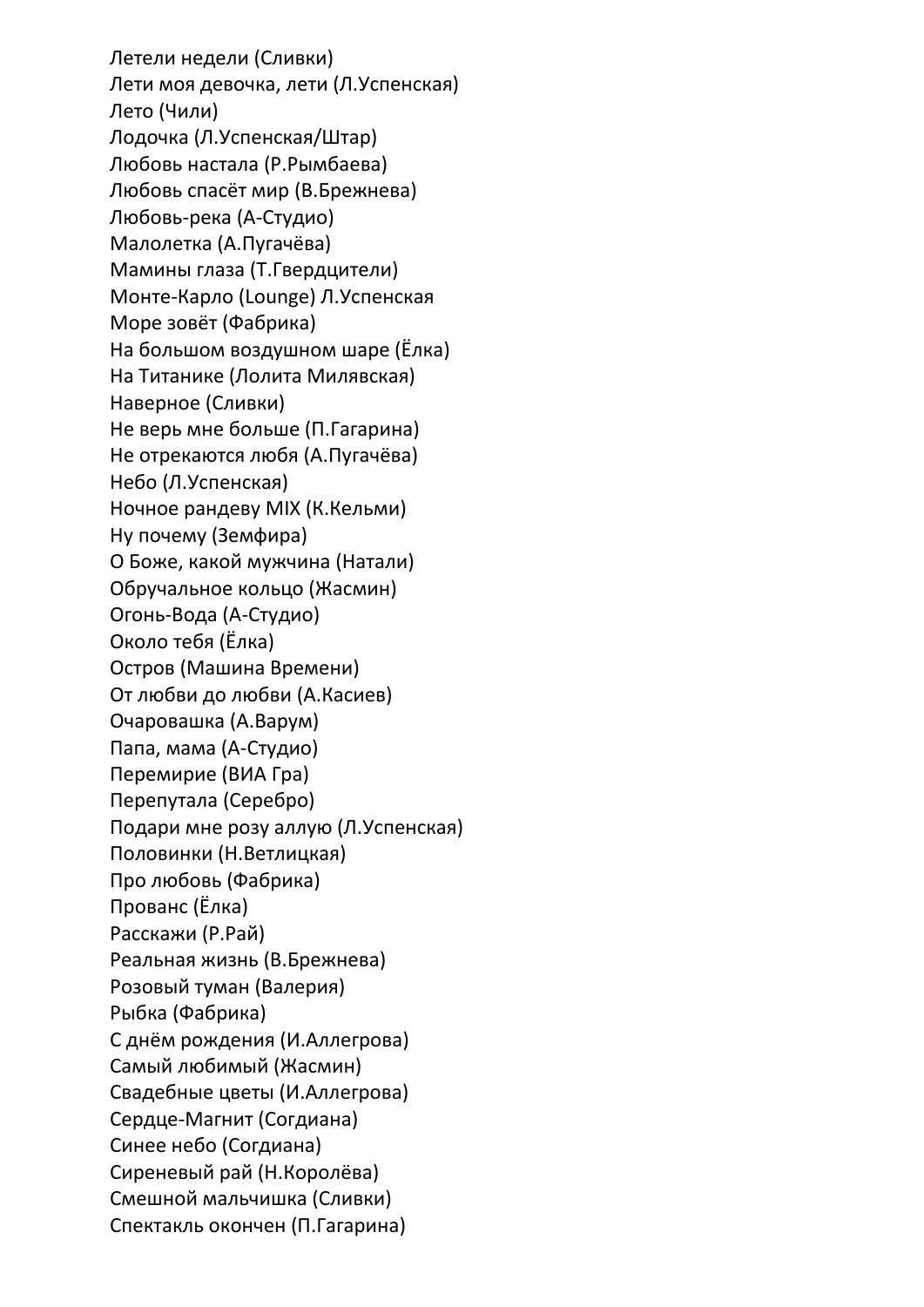Старинные часы (ВИА Гра) Стоп, стоп, стоп (ВИА Гра) Сэкси (Лолита Милявская) Так же как все (А-Студио) Танцуй, Россия! (Глюкоза) Тост (С.Павлиашвили) Три счастливых дня (А.Пугачёва) Ты на свете есть (А.Пугачёва) Улетаю (А-Студио) Улыбайся (IOWA) Хороший день (В.Брежнева) Хочу я замуж (Лазурный берег) Чайхана (Ялла) Часики (Валерия) Чашка кофею (М.Хлебникова) Черные глаза (А.Мугу) Шалом (Жасмин) Это любовь (Галкин/Пугачёва) Я назову планету именем твоим (С.Ротару)

#### *Золотая коллекция русской эстрады*

В синем море, в белой пене (А.Каначан из м/ф) Волга (Л.Зыкина) Дружба (К.Шульженко) Есть только миг (О.Анофриев) Как молоды мы были (А.Градский) Калинка (нар.) Катюша (нар.) Любовь настала (Р.Рымбаева) Миллион алых роз (А.Пугачёва) Мохнатый шмель (из к/ф) Надежда (Анна Герман) Не отрекаются любя (А.Пугачёва) Остров (Машина Времени) Пароход (Л.Утёсов) Подмосковные вечера У Чёрного моря (Л.Утёсов) Умка (из м/ф) акапелла Хорошее настроение (Л.Гурченко) Чайхана (Ялла) Эхо любви (Анна Герман)

# *Русские народные / украинские / цыганские / еврейские / кавказские*